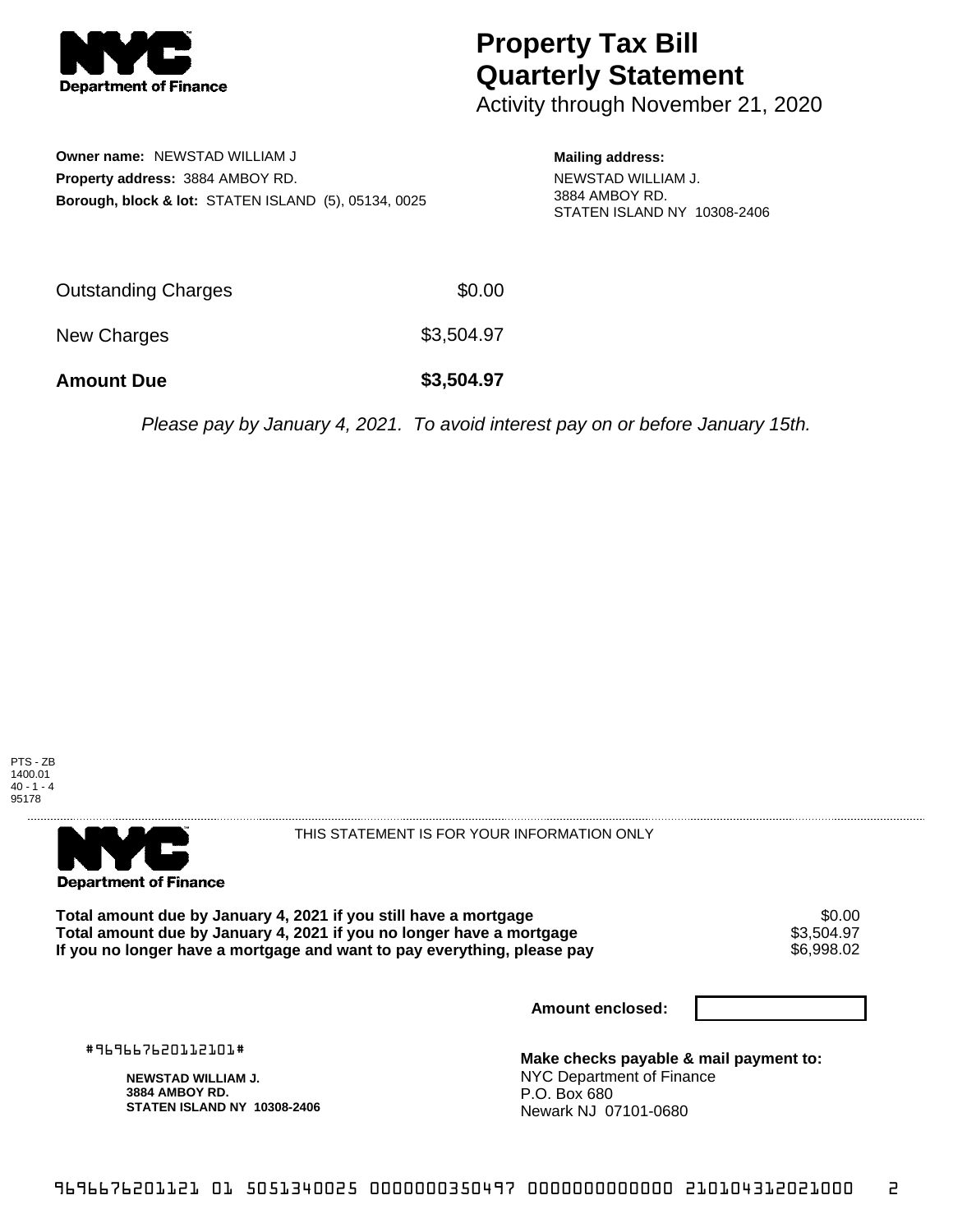

| <b>Billing Summary</b>                                                     | <b>Activity Date Due Date</b> |                      | Amount       |
|----------------------------------------------------------------------------|-------------------------------|----------------------|--------------|
| Outstanding charges including interest and payments                        |                               |                      | \$0.00       |
| <b>Finance-Property Tax</b>                                                |                               | 01/01/2021           | \$3,403.53   |
| Adopted Tax Rate                                                           |                               |                      | \$101.44     |
| Total amount due                                                           |                               |                      | \$3,504.97   |
| <b>Tax Year Charges Remaining</b>                                          | <b>Activity Date</b>          | <b>Due Date</b>      | Amount       |
| <b>Finance-Property Tax</b>                                                |                               | 04/01/2021           | \$3,403.53   |
| <b>Adopted Tax Rate</b>                                                    |                               |                      | \$101.44     |
| Total tax year charges remaining                                           |                               |                      | \$3,504.97   |
| If you pay everything you owe by January 4, 2021, you would save:          |                               |                      | \$11.92      |
| How We Calculated Your Property Tax For July 1, 2020 Through June 30, 2021 |                               |                      |              |
|                                                                            |                               | Overall              |              |
| Tax class 4 - Commercial Or Industrial                                     |                               | <b>Tax Rate</b>      |              |
| Original tax rate billed                                                   |                               | 10.5370%             |              |
| New Tax rate                                                               |                               | 10.6940%             |              |
| <b>Estimated Market Value \$386,000</b>                                    |                               |                      |              |
|                                                                            |                               |                      | <b>Taxes</b> |
| <b>Billable Assessed Value</b>                                             |                               | \$129,203            |              |
| <b>Taxable Value</b>                                                       |                               | \$129,203 x 10.6940% |              |
| <b>Tax Before Abatements and STAR</b>                                      |                               | \$13,817.00          | \$13,817.00  |
| <b>Annual property tax</b>                                                 |                               |                      | \$13,817.00  |
| Original property tax billed in June 2020                                  |                               |                      | \$13,614.12  |
| Change In Property Tax Bill Based On New Tax Rate                          |                               |                      | \$202.88     |

Please call 311 to speak to a representative to make a property tax payment by telephone.

For information about the interest rate charged on late payments, visit nyc.gov/taxbill.

## **Home banking payment instructions:**

- 1. **Log** into your bank or online bill pay website.
- 2. **Add** the new payee: NYC DOF Property Tax. Enter your account number, which is your boro, block and lot, as it appears here: 5-05134-0025 . You may also need to enter the address for the Department of Finance. The address is P.O. Box 680, Newark NJ 07101-0680.
- 3. **Schedule** your online payment using your checking or savings account.

## **Did Your Mailing Address Change?** If so, please visit us at **nyc.gov/changemailingaddress** or call **311.**

When you provide a check as payment, you authorize us either to use information from your check to make a one-time electronic fund transfer from your account or to process the payment as a check transaction.